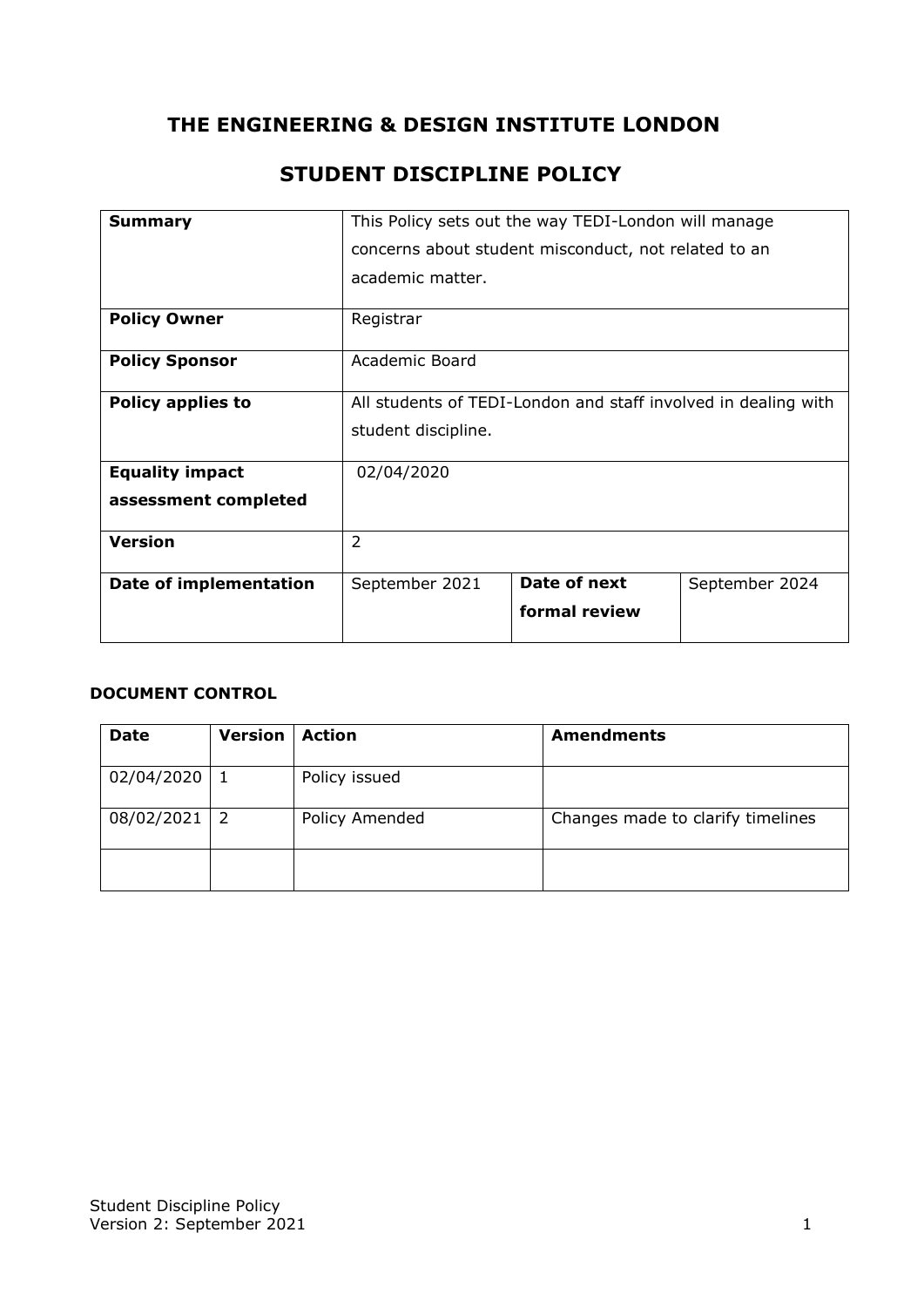# **Contents**

| 1.  |                                                          |
|-----|----------------------------------------------------------|
| 2.  |                                                          |
| 3.  |                                                          |
| 4.  |                                                          |
| 5.  |                                                          |
| 6.  |                                                          |
| 7.  |                                                          |
| 8.  |                                                          |
| 9.  |                                                          |
| 10. |                                                          |
| 11. |                                                          |
| 12. | CONDUCT THAT MAY BE SUBJECT TO CRIMINAL INVESTIGATION  8 |
| 13. |                                                          |
| 14. |                                                          |
| 15. |                                                          |
| 16. |                                                          |
| 17. |                                                          |
| 18. |                                                          |
| 19. |                                                          |
| 20. |                                                          |
| 21. |                                                          |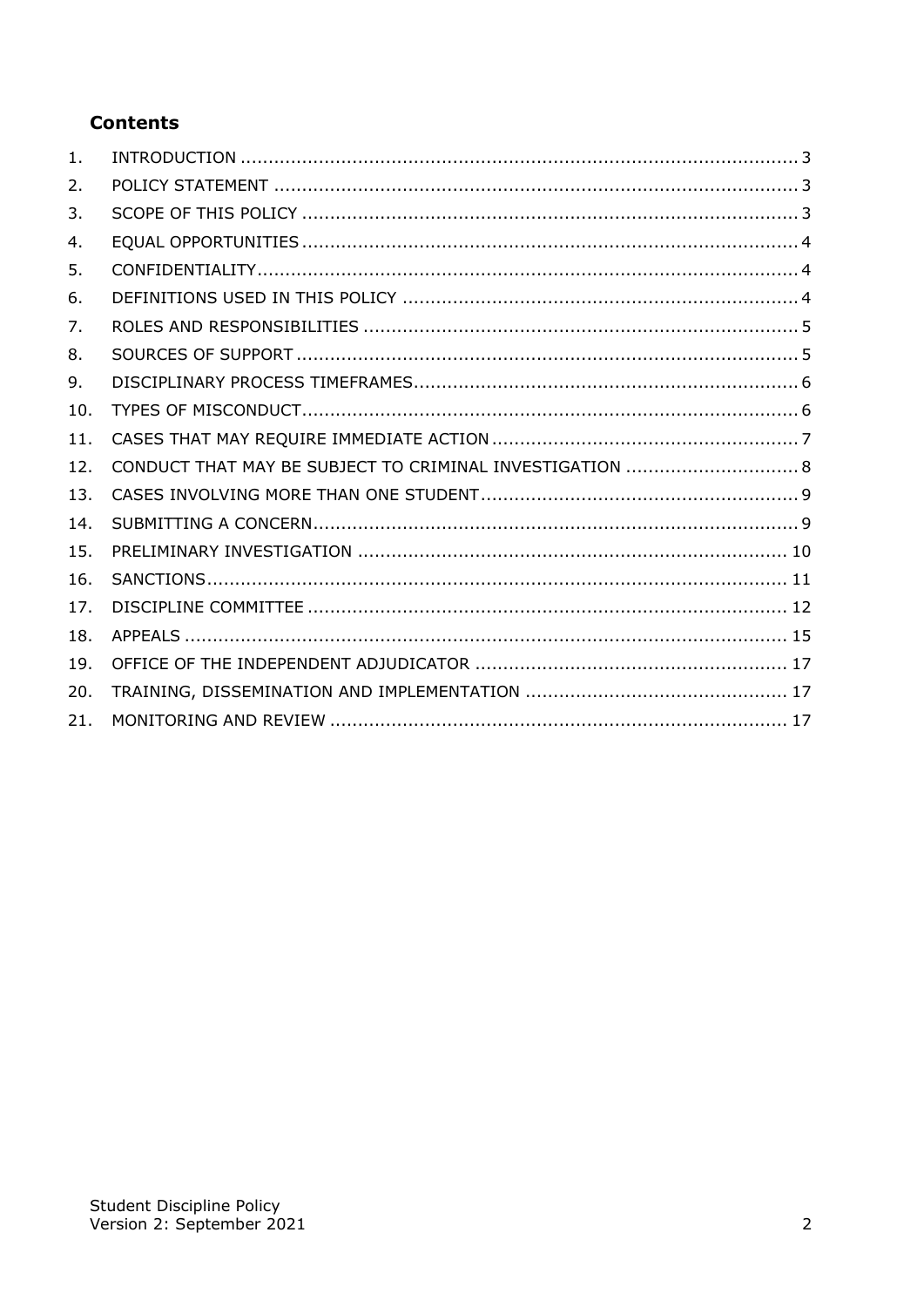### <span id="page-2-0"></span>**1. INTRODUCTION**

- 1.1. This Policy sets out the way The Engineering & Design Institute London (TEDI-London) will manage concerns about non-academic student misconduct. Concerns relating to academic misconduct, such as cheating, plagiarism and collusion will be dealt with under the [Academic Integrity Policy.](https://tedi-london.ac.uk/policies/)
- 1.2. This Policy enables TEDI-London to consider whether there has been a breach of expected behaviours as outlined in the Student Charter, or a breach of any of our policies. If necessary, it allows us to impose proportionate sanctions. The procedure enables us to respond appropriately to breaches of our rules to protect the TEDI-London community. It does not exist to resolve personal disputes.

### <span id="page-2-1"></span>**2. POLICY STATEMENT**

2.1. There is an expectation that all members of the TEDI-London community uphold our values, which are: inspiring, courageous, collaborative, inclusive and with integrity. Good conduct is important in safeguarding students and staff, and promoting well-being, equality, and fairness. The TEDI-London Student Charter explains what is meant by good conduct and outlines the support that you can expect from us.

### <span id="page-2-2"></span>**3. SCOPE OF THIS POLICY**

- 3.1. This Policy covers all students of TEDI-London. This means a student registered for an award of TEDI-London or an exchange student taking TEDI-London modules for credit as part of their programme elsewhere. We reserve the right to discipline former students of TEDI-London under this Policy for up to one year following the completion of their studies.
- 3.2. This Policy applies when you are on campus or involved in our events. It also applies to behaviour off campus, including on social media, where it reflects on us as an organisation and our reputation.
- 3.3. This is an internal policy and does not have the same degree of formality as proceedings in a court of law. It is not normally necessary or appropriate for you

Student Discipline Policy Version 2: September 2021 3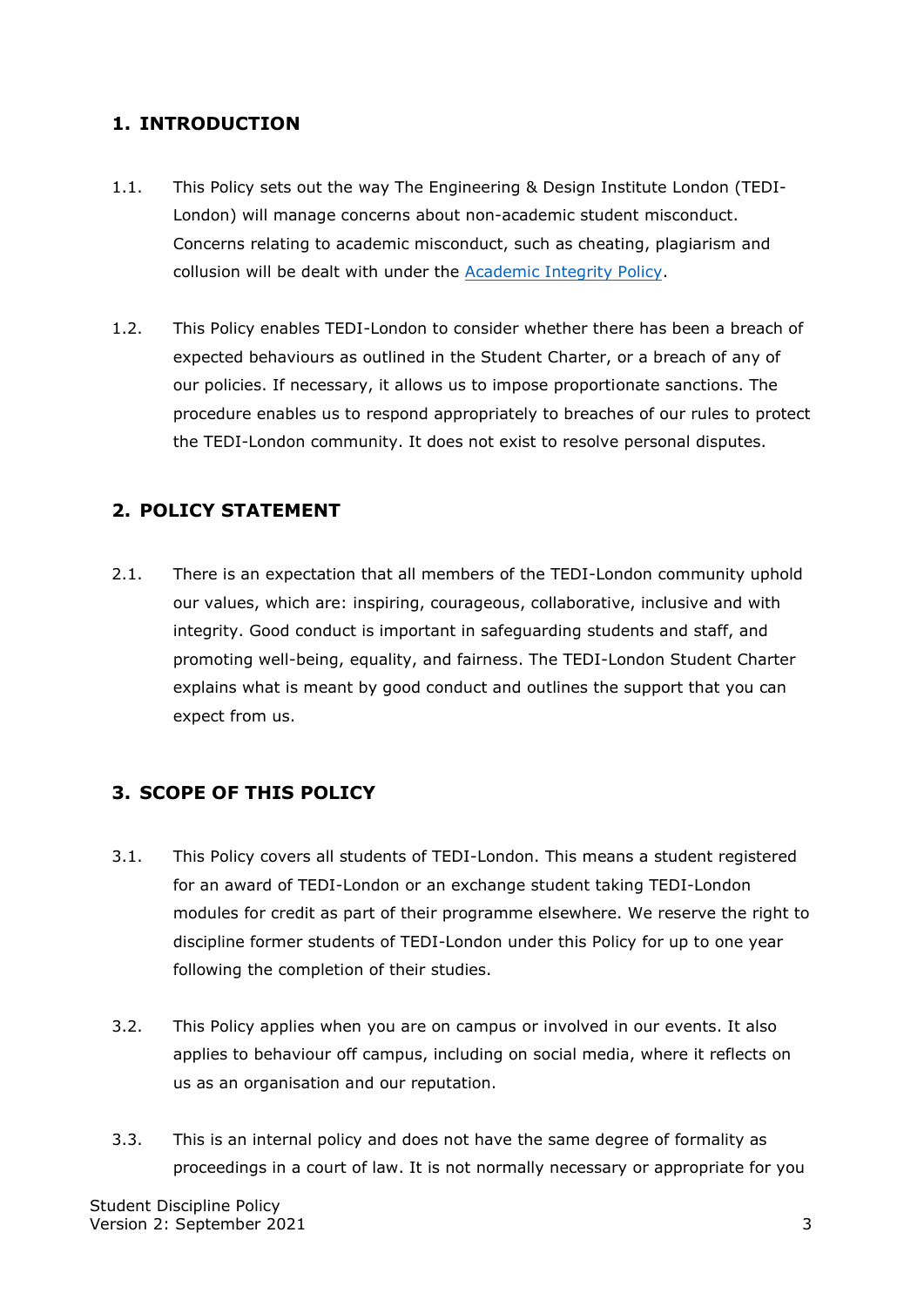or us to be legally represented at any meetings that form part of the procedure. However, you may of course choose to access and use legal representatives, at your own cost, in relation to this procedure. But they will not be able to attend meetings.

3.4. The standard of proof used when making determinations under this Policy is on the balance of probabilities. This means that it is necessary to prove that it is more likely than not that misconduct has occurred before we make a decision as to the imposition of any sanctions. Decisions must be supported by evidence/ reasoning; it will not be sufficient to simply believe that something is likely to have happened. This requirement means that there may be some cases in which we decide that it is not appropriate to take or continue action under this Policy.

### <span id="page-3-0"></span>**4. EQUAL OPPORTUNITIES**

- 4.1. This Policy will be operated in accordance with TEDI-London's Equality and Diversity Policy [https://tedi-london.ac.uk/policies/].
- 4.2. Reasonable adjustments may be made to the procedure to allow fair access if you have a disability. Student Hub colleagues can help you with reasonable adjustments.
- 4.3. We will not treat you less favourably and you will not or suffer any detriment or disadvantage if you are accused of misconduct, regardless of the outcome. Wherever possible, our Disciplinary Panels will be diverse.

### <span id="page-3-1"></span>**5. CONFIDENTIALITY**

- 5.1. Student Discipline cases will be handled with an appropriate level of confidentiality, with information released only to those who need it for the purposes of the allegation.
- 5.2. Where it is necessary to obtain information from a third party in relation to the allegation, we will only give them as much detail as is necessary to obtain the information required from them.

### <span id="page-3-2"></span>**6. DEFINITIONS USED IN THIS POLICY**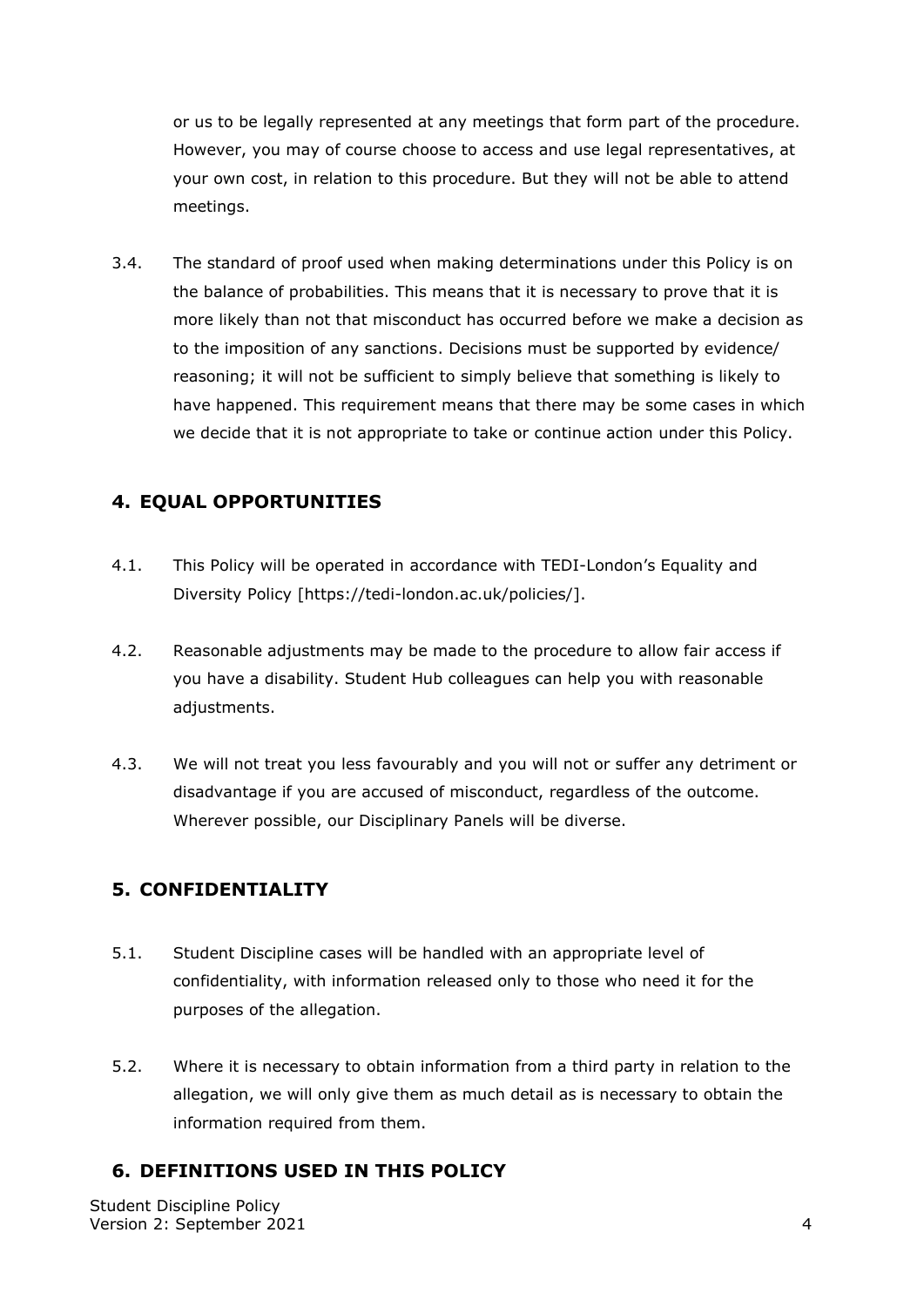6.1. Misconduct is defined as an unjustified or illegal action which, whether intentionally or not, cause, or may cause, injury, harm, or damage to members of our community or the public, our visitors or property, activities, or reputation. This includes actions which obstruct or prevent our ability to function properly or hamper any of our community from pursuing study or work. A non-exhaustive list of disciplinary offences is provided in section 10.

### <span id="page-4-0"></span>**7. ROLES AND RESPONSIBILITIES**

- 7.1. You are responsible for ensuring that you are aware of the expectations on you as outlined in the Student Charter, and your behaviour or actions do not contravene these.
- 7.2. If accused of misconduct, you are responsible for ensuring that you respond to any requests to attend meetings and comply with any sanctions given.
- 7.3. As part of the TEDI-London community, you also have a duty to report any concerns you might have about other students' conduct.
- 7.4. You should inform us of any breaches of the law that occur during your programme of study.
- 7.5. The Registry is responsible for receiving cases of alleged misconduct and for arranging for their investigation.
- 7.6. The final decision regarding a matter raised under this Student Discipline Policy or any of the associated Policies will be the final decision of TEDI-London; there is no right to further consideration of the same matter under a different associated Policy.

### <span id="page-4-1"></span>**8. SOURCES OF SUPPORT**

8.1. We recognise that witnessing or being accused of misconduct can be stressful. We will consider the potential effects upon you and, where possible, minimise these effects. You will receive information about how to access support. The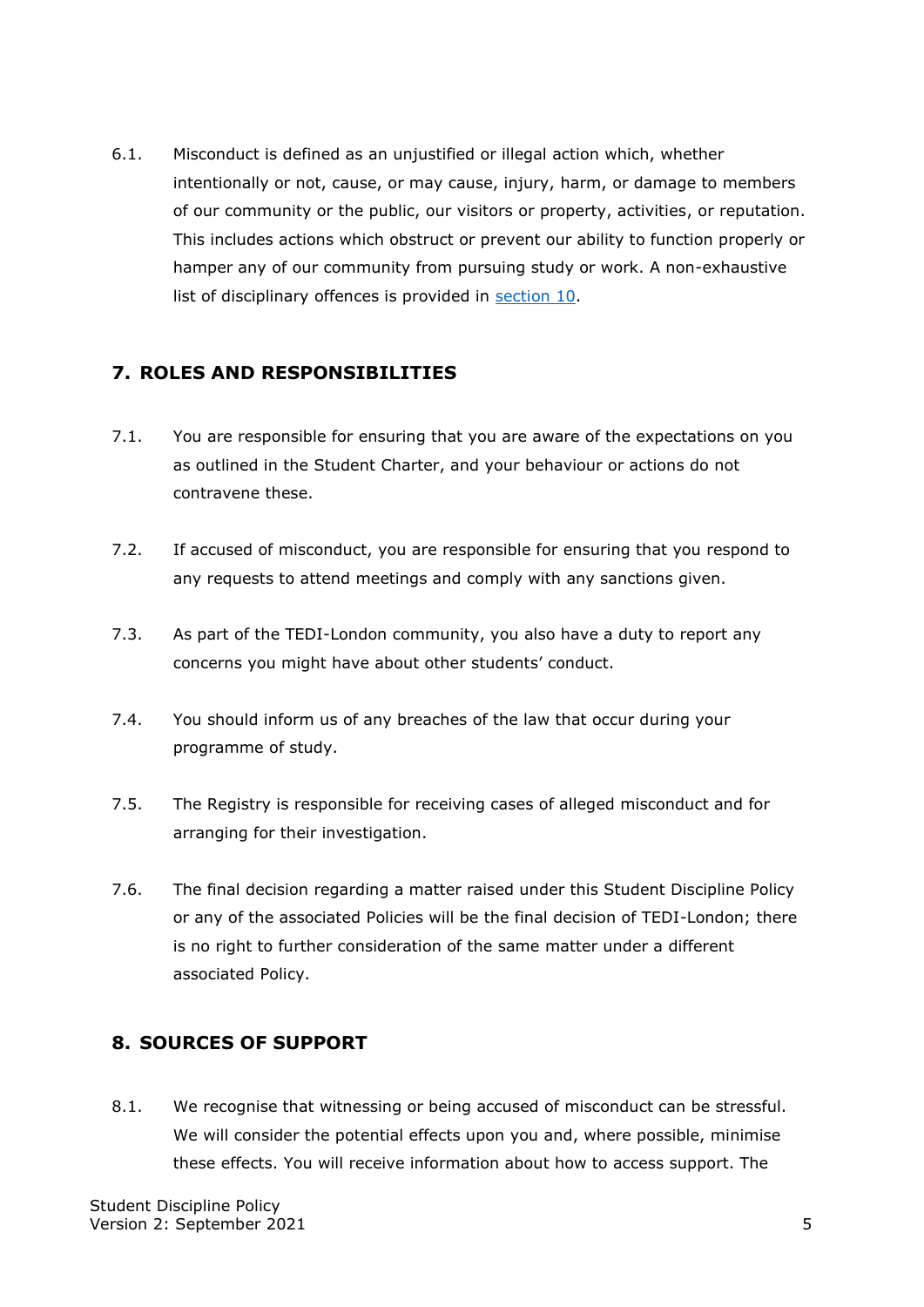appropriate support will depend on the circumstances of the case and may be delivered by TEDI-London's Student Hub, the King's College London Students' Union Advice Service, or external support organisations.

### <span id="page-5-0"></span>**9. DISCIPLINARY PROCESS TIMEFRAMES**

- 9.1. We appreciate that being accused of misconduct can be stressful, we are therefore committed to ensuring that the Disciplinary process can be completed as quickly as possible, whilst also ensuring that we conduct a thorough investigation.
- 9.2. We will complete the initial investigation and formal stage of the process within 43 working days of the allegation being made to you. We will hear any appeal within 21 working days of you making the appeal.
- 9.3. Timescales may need to be extended if the case being considered is complex. You will be kept informed of any delays to the process throughout.

### <span id="page-5-1"></span>**10. TYPES OF MISCONDUCT**

- 10.1. Examples of misconduct that may lead to the Student Discipline Process being invoked include, but are not limited to:
	- a. breach of any TEDI-London regulation or policy (including this regulation or failure to comply with its procedures or any sanctions imposed) or failure to observe provisions of any code or policy
	- b. any action likely to cause injury to anyone on TEDI-London premises
	- c. violence or threats of violence towards any member of the TEDI community
	- d. sexual misconduct, including any sexual contact that takes place without consent
	- e. bullying, harassment or other inappropriate behaviour towards staff or students including via e-mail, telephone and writing or through use of social networks or similar sites
	- f. inappropriate posting or distributing of advertising or other unsolicited materials or notices on TEDI-London premises, web domains, or mailing lists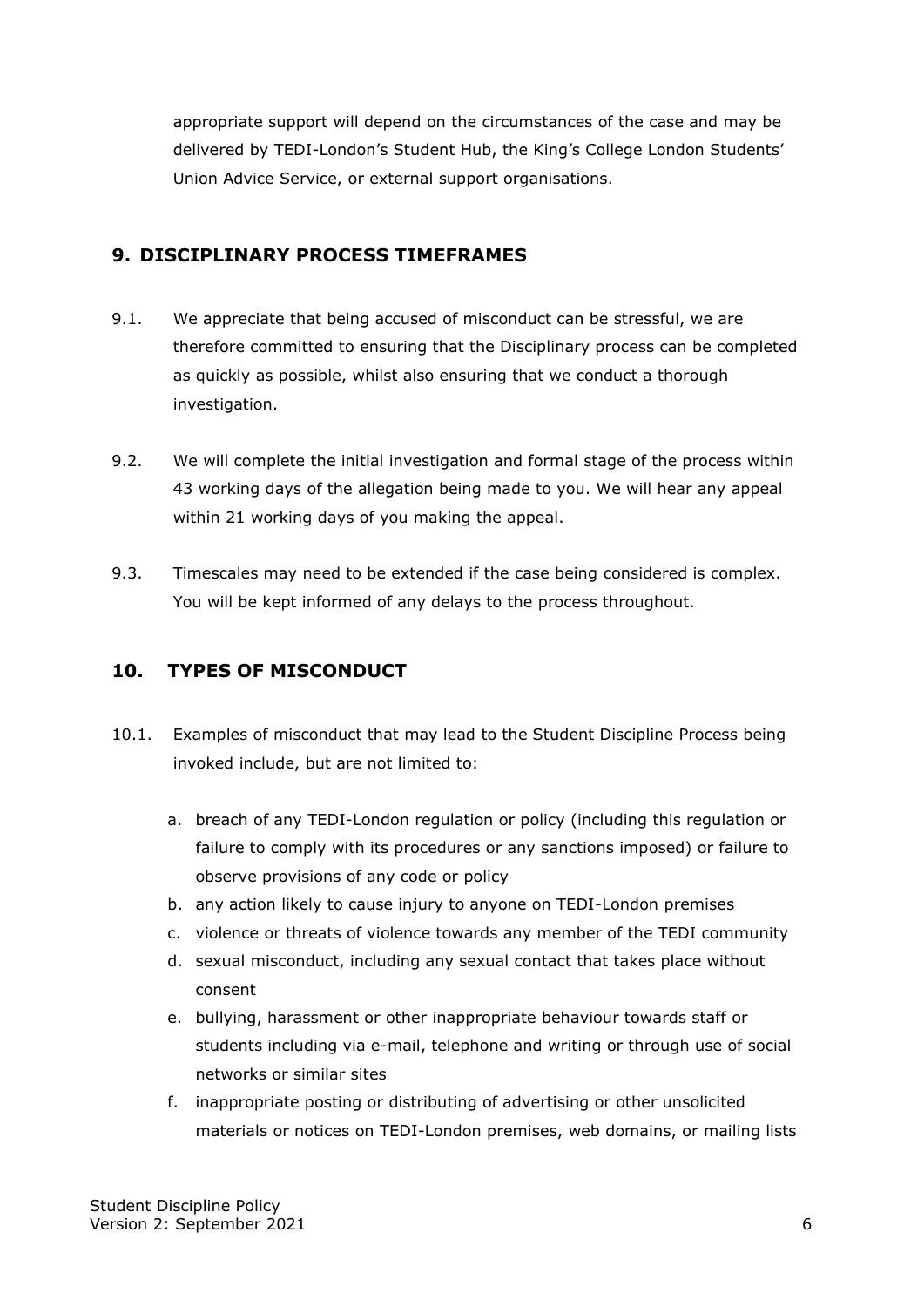- g. fraud, deception or dishonesty towards TEDI-London, its members or visitors, including repeated or serious cases of academic misconduct
- h. theft or misuse of property or participation in wilful or negligent damage to such property or that of others on the premises and/or failure to make good such damage, or misuse of premises
- i. failure to comply with Health and Safety rules
- j. possession, storage, sale, use or misuse of any controlled drug
- k. possession and/or use of a rifle or gun, including airgun, and/or offensive or dangerous weapon on the premises
- l. disorderly, riotous, violent, indecent, intimidating behaviour or language, whether or not there is any criminal charge or conviction for this
- m. hate speech, i.e. abuse or threats intended to harass, alarm or distress a person because of hatred of a person's race or ethnicity, religion or belief, sexual orientation, gender identity or disability
- n. conduct likely to bring TEDI-London into disrepute (including repetitious antisocial activities, noise and general nuisance, or making libellous statements or unfounded allegations against TEDI-London on social networks or other sites) on the premises or in public places or within the local community or at other institutions, such as when abroad pursuant to a course requirement or on work placement - including impeding the work of a placement provider or in any circumstances where a student is representing TEDI-London
- o. acts that interfere with TEDI-London's ability to fulfil its statutory duties
- p. failure to disclose a relevant criminal conviction (defined as criminal offences involving any kind of violence, offences concerning the intention to harm or resulting in actual bodily harm, the unlawful supply of controlled drugs or substances, where the conviction concerns commercial drug dealing or trafficking, offences involving firearms, arson or those listed in the Sex Offences Act 2003 or the Terrorism Act 2006). No disclosure is usually required of motoring offences attracting fines/maximum 3 penalty points or 'spent' convictions under the Rehabilitation of Offenders Act 1974.

### <span id="page-6-0"></span>**11. CASES THAT MAY REQUIRE IMMEDIATE ACTION**

11.1. We have a duty of care towards our students and staff and therefore may need to take immediate action in cases where e.g.: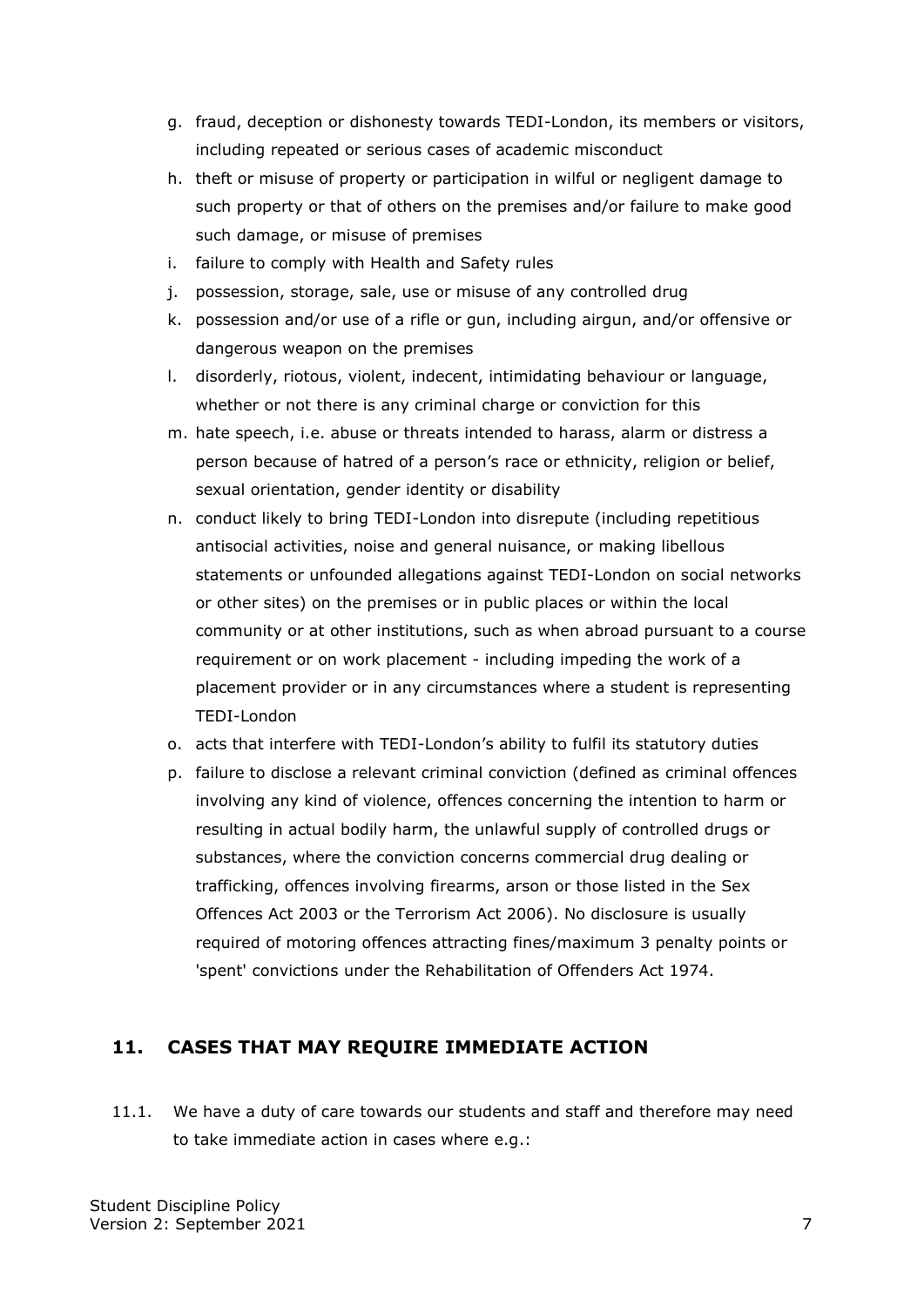- − there is a threat of serious harm to someone in the TEDI-London community
- − your mental health is at risk of where you display significant distress
- − there are issues of a highly sensitive nature
- − there is a threat of serious ongoing disruption to other members of the TEDI-London community or to our activities.
- 11.2. In these cases, we may take a decision to limit your access to our services or suspend you from TEDI-London. We will carefully consider these decisions and will take steps to ensure that your studies are not unnecessarily disrupted.
- 11.3. Suspending you does not mean that we believe you are guilty; it is a precautionary measure whilst a full investigation is completed. If you are suspended, we will clarify why you are being suspended, and for how long. You will be given the opportunity to challenge the suspension.
- 11.4. If the allegation is made by another student, we will take steps to treat each student fairly. We will attempt to safeguard all students, for example by changing teaching groups.

# <span id="page-7-0"></span>**12. CONDUCT THAT MAY BE SUBJECT TO CRIMINAL INVESTIGATION**

- 12.1. You should inform us of any breaches of the law that occur during your programme of study. If the breach means that you are ineligible to continue your programme of study, we reserve the right to withdraw you immediately.
- 12.2. If the matter is being investigated as a criminal matter, apart from taking any necessary precautionary action, the internal disciplinary process will usually be adjourned until the criminal process is at an end. However, we may invoke our disciplinary procedures earlier if this is appropriate.
- 12.3. The fact that criminal proceedings have been instituted or have concluded does not preclude us from taking our own disciplinary action if it is thought fitting or necessary to do so.
- 12.4. The fact that the Police are unable or unwilling to proceed does not preclude the us from taking our own disciplinary action. Where you have received a caution or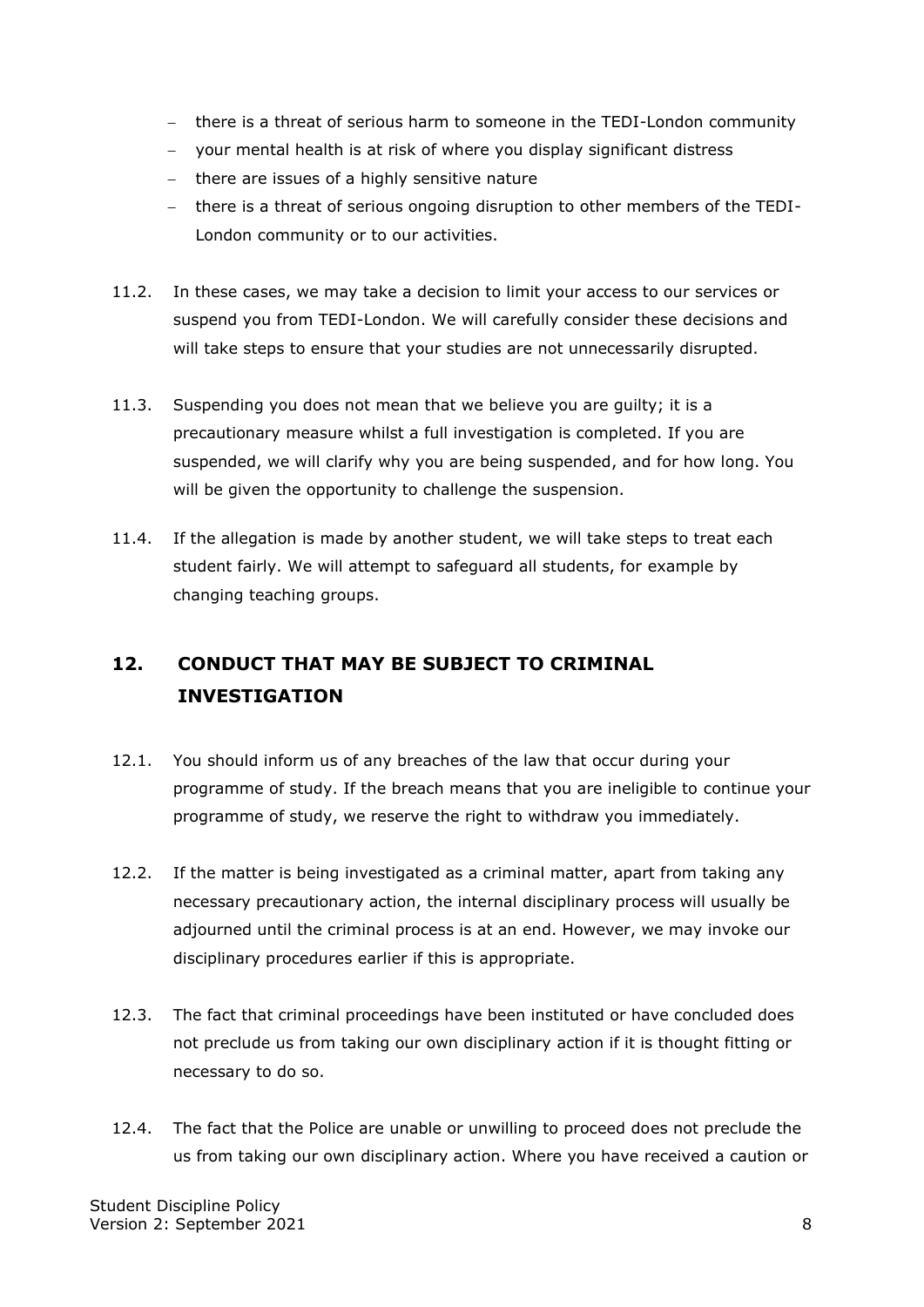been convicted in relation to criminal offence, we may still act if there are outstanding matters of concern which have not been addressed through the criminal process.

### <span id="page-8-0"></span>**13. CASES INVOLVING MORE THAN ONE STUDENT**

- 13.1. We will deal with joint or group allegations objectively and impartially, using our judgement on what is reasonable for all the students involved. We will ensure that there is an equal opportunity for all to be heard and to respond throughout the process and that you hear and can respond to what others have said or evidence they have provided.
- 13.2. If the case requires a panel hearing, where possible, one hearing will be organised, with all involved in attendance but you will also be given an opportunity to speak to the panel privately if you need to raise confidential or sensitive matters relating to mitigation.
- 13.3. Where it is not possible or practical to hear cases together, we will ensure there is a consistent approach to all involved. The same panel will consider the case against all involved whether at a joint hearing or individually.
- 13.4. Penalties will be applied individually taking your circumstances into account. There will be broad consistency in the penalty given to all students who commit the same offence with similar circumstances.

### <span id="page-8-1"></span>**14. SUBMITTING A CONCERN**

- 14.1. Concerns should be submitted to the Registry in writing in the first instance. You may speak to a member of the Registry team in confidence about the concern prior to submitting, but they will not forward the concern for consideration until this is received in writing.
- 14.2. There is no form to complete, but you should include the following details:
	- Name of the student you wish to report
	- Date that the behaviour took place
	- Rules you believe that the behaviour breached
	- Name of potential witnesses

Student Discipline Policy Version 2: September 2021 9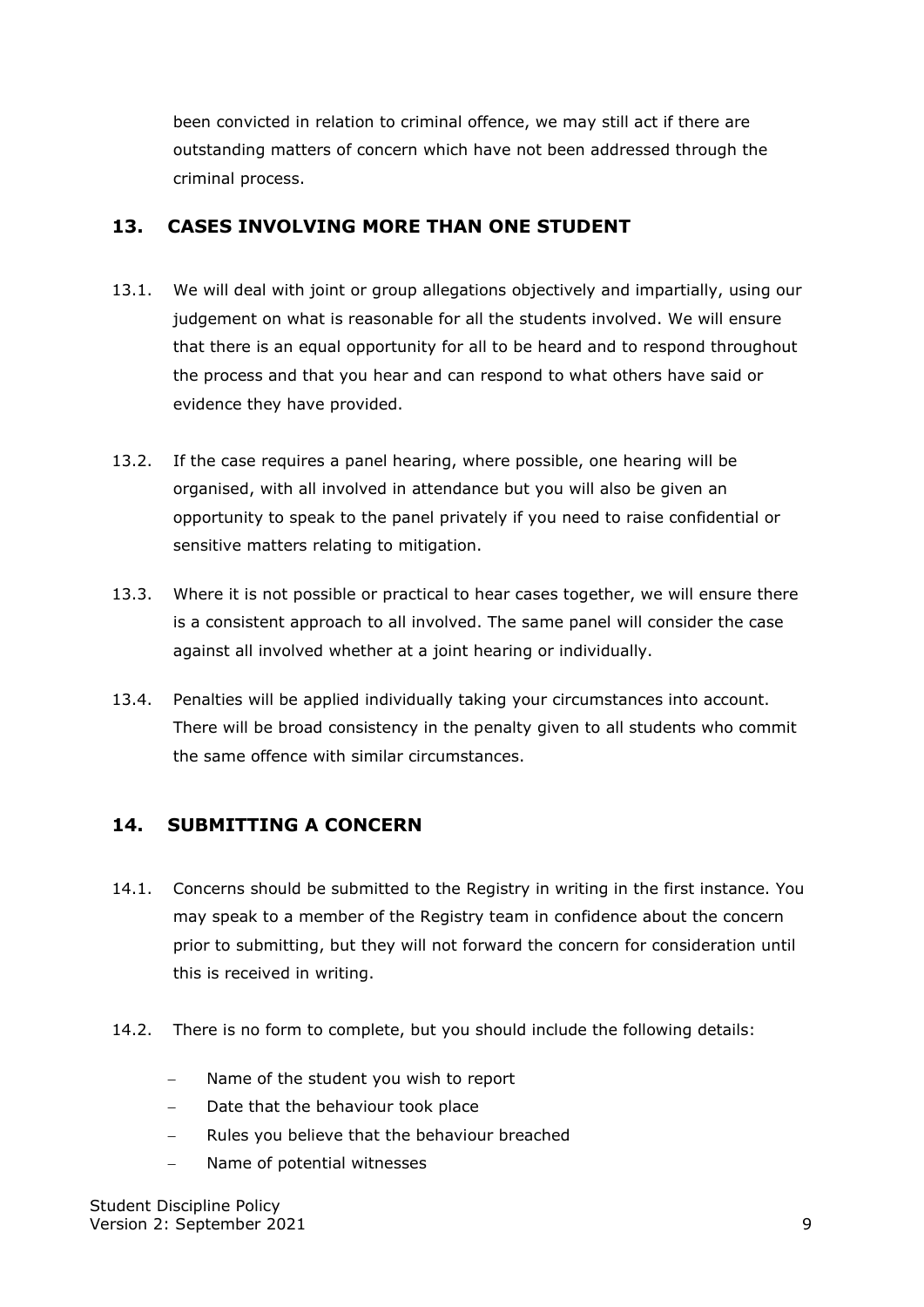- Description of the behaviour that took place
- − What you would like to happen as a result of your report
- − Any evidence that you might have.
- 14.3. Anonymous concerns cannot be considered.

### <span id="page-9-0"></span>**15. PRELIMINARY INVESTIGATION**

- 15.1. We investigate all potential misconduct issues. The case is assigned to an Investigating Officer, normally a member of the TEDI-London Registry team. The Investigating Officer will acknowledge the concern, log the issue, and assess whether the following criteria are met:
	- There is an allegation that would on the face of it appear to breach the expected standards of behaviour
	- That the disciplinary process is the most suitable one to use to investigate the matter
	- That the concern hasn't already been investigated using this procedure.
- 15.2. Where all the criteria have been met, the Investigating Officer will start an investigation into the concern. If at least one of the criteria have not been met, the Investigating Officer will not start an investigation under this procedure but may refer the matter for investigation under another procedure such as Fitness to Study or Academic Integrity.
- 15.3. The Investigating Officer will write to you if you are accused of misconduct to let you know that a concern has been submitted. You will be provided with a copy of the concern and an explanation of the process. You will be made aware of sources of support and the anticipated timeframe for the investigation.
- 15.4. The Investigating Officer will investigate the concern. They will review the information provided, including any evidence and they arrange to meet with the person who submitted the concern ('Reporting Person'), the student accused of misconduct, and any witnesses. The purpose of the meetings will be to hear an oral account of the concern and to ask questions. Notes will be kept of all meetings and a note-taker from the Registry may be in attendance for this purpose. Any person required to attend an investigative meeting will be able to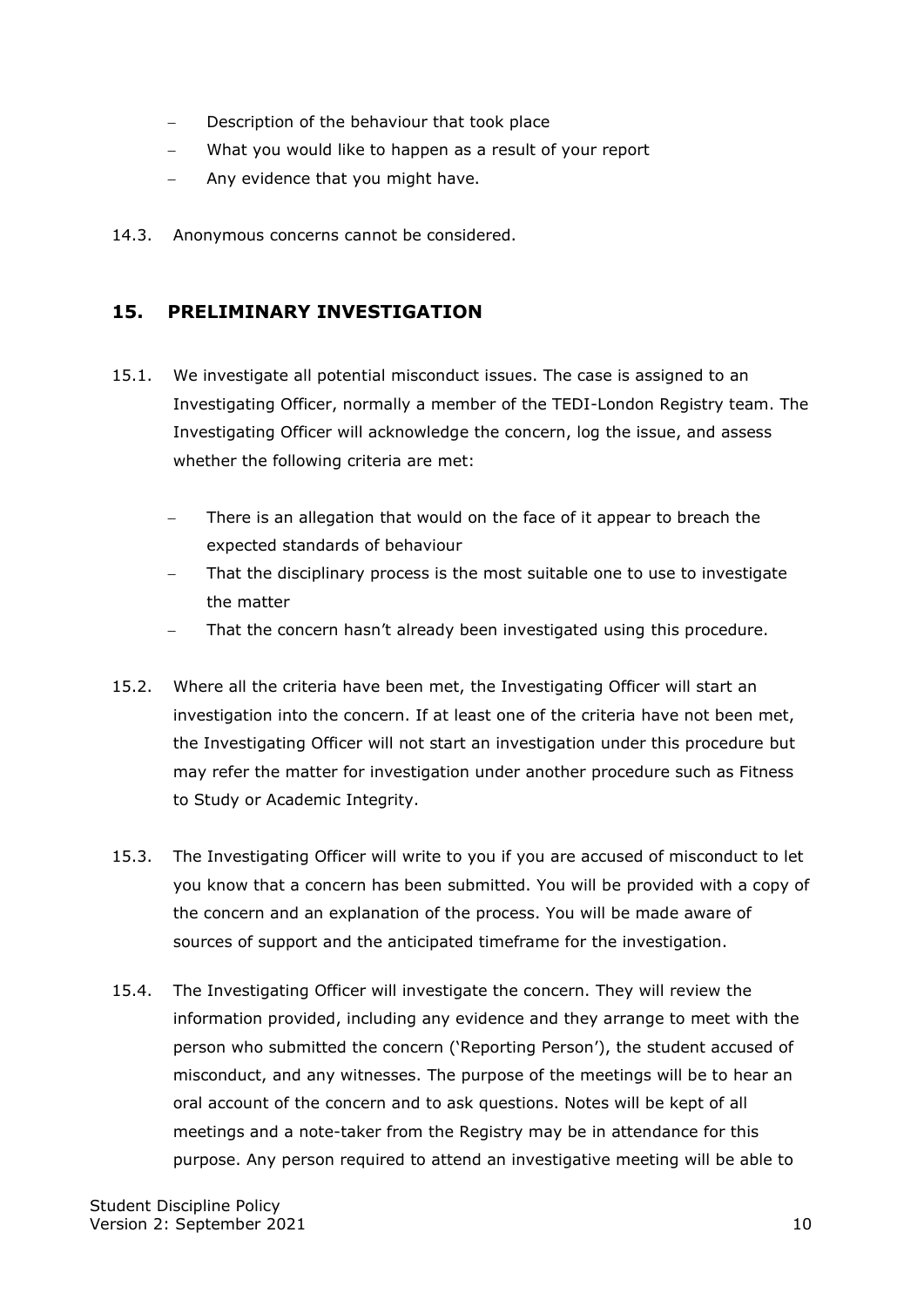bring a companion to the meeting and will be directed to appropriate sources of support. At the meeting they can present written information, evidence and the names of any witnesses and will have the opportunity to comment on the written notes of any meeting that they have attended.

- 15.5. During the investigation, the Investigating Officer might request further information and responses from those who have already attended meetings or submitted information. This might be records of correspondence, medical evidence, or other pieces of information which the Investigating Officer believes will help to verify accounts given at any meetings or in documents submitted.
- 15.6. The Investigating Officer will produce a report, outlining the findings of the investigation. They will use the information gathered to make one of the following decisions:
	- a. To impose a minor sanction where the Investigating Officer is satisfied that misconduct has occurred and that a minor sanction is appropriate
	- b. To refer the case to the Disciplinary Panel where misconduct may have taken place and that a minor sanction may not be an appropriate action
	- c. Where neither a. nor b. is appropriate:
		- i. to take no further action
		- ii. to refer the matter for decision under another procedure.

### <span id="page-10-0"></span>**16. SANCTIONS**

- 16.1. In considering whether to impose a minor sanction or measure, or refer the case to the Discipline Committee, the Investigating Officer will consider the Student Charter as well as the following factors:
	- The seriousness of the misconduct
	- The harm or damage caused
	- The advantage gained or the advantage that could have been gained by the as a result of the misconduct
	- The intent and planning involved in the misconduct
	- The impact on the TEDI-London community
	- Whether you have admitted to the misconduct and when such an admission took place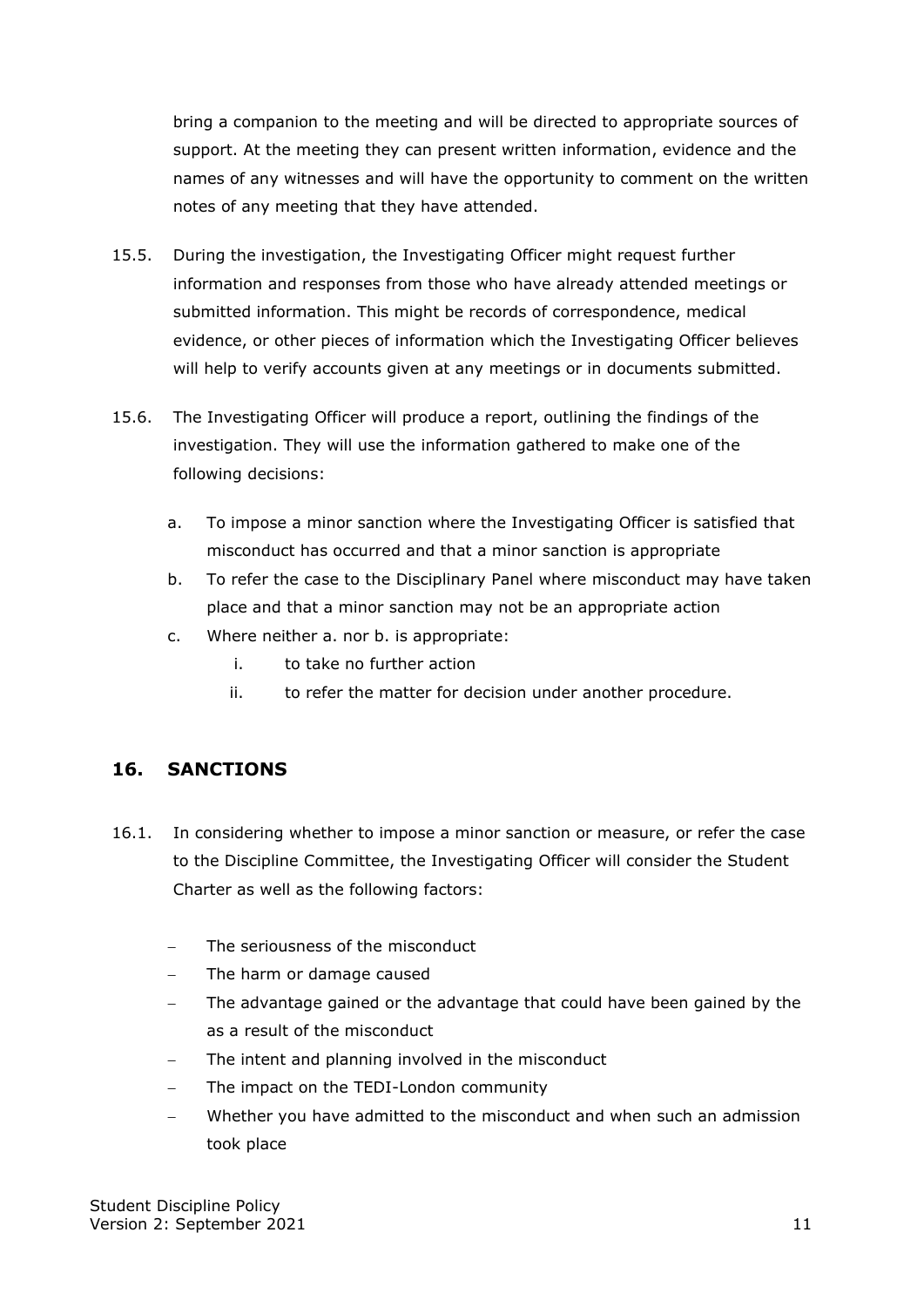- Whether you have expressed remorse and/or shown insight into the impact of the misconduct
- Your evidenced personal circumstances.
- 16.2. Where the Investigating Officer decides to impose a minor sanction, one or more of the following sanctions or measures are available:
	- a. A written warning, which will be placed on your record and will make any subsequent misconduct more serious
	- b. To require you to pay the cost of material damages up to the amount of £250
	- c. To require you to provide a written apology.
- 16.3. The Investigating Officer will write to you with the decision and reasons for the decision and the report. The same information will be shared by the Reporting Person, and any people involved in the investigation.
- 16.4. If you are issued with a minor sanction, you will have 5 working days from receiving the decision to confirm whether you will accept this outcome or have the case referred to the Discipline Committee.

### <span id="page-11-0"></span>**17. DISCIPLINARY PANEL**

- 17.1. Cases will be referred to the Disciplinary Panel for consideration:
	- − if you do not agree with the decision to impose a minor sanction (as per 16.4)
	- − where you do not comply with the minor sanction or
	- − where the minor sanction is not considered to be appropriate (as per 15.6 b.).
- 17.2. The Academic Board approves the panel pool of Disciplinary Panel members from the TEDI-London community on an annual basis.
- 17.3. The Registrar or their nominee will act as Secretary to the Disciplinary Panel. The Secretary will nominate a Chair and two panel members drawn from the panel pool, ensuring that they have not already been involved in the case.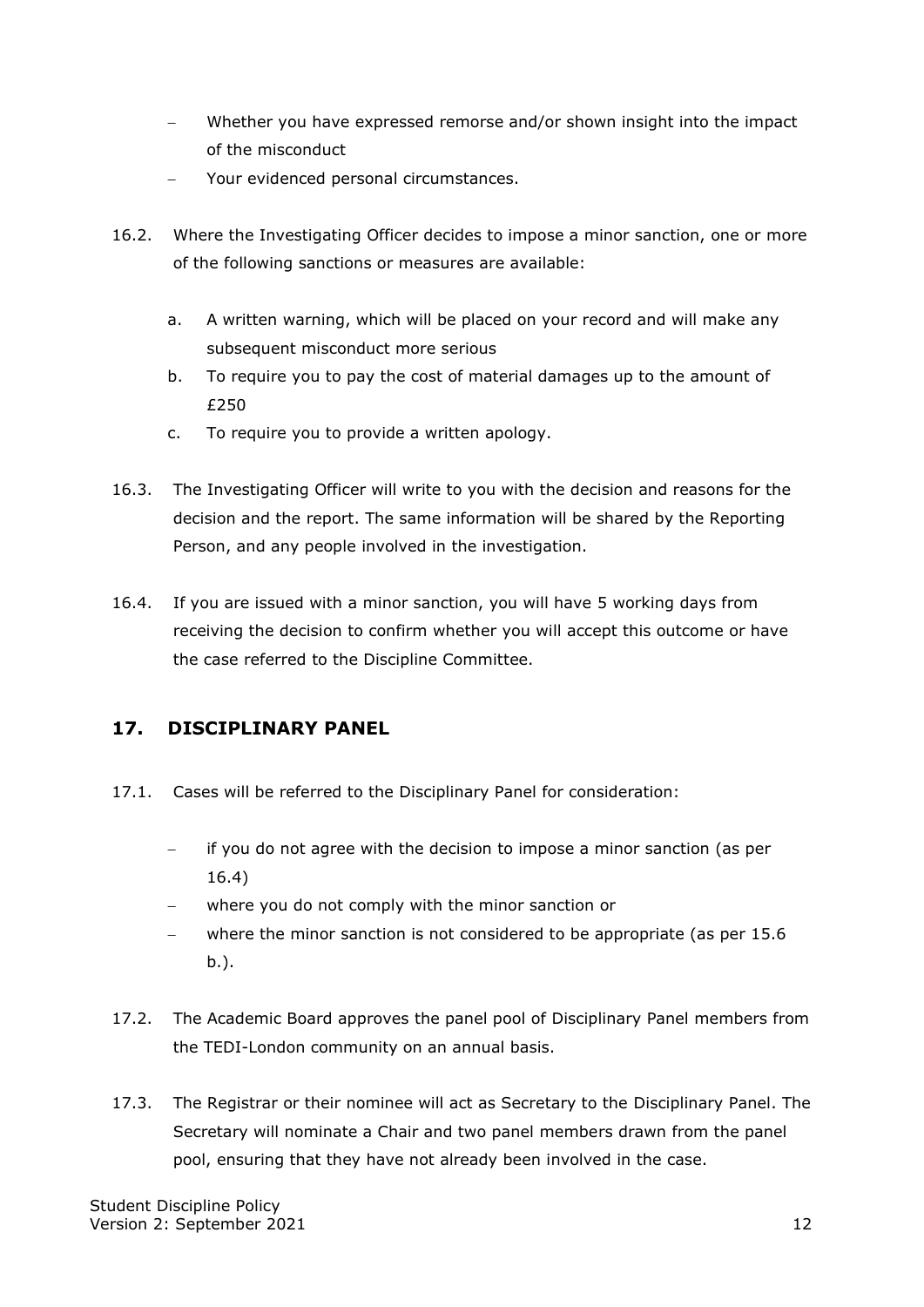- 17.4. The Secretary will write to you to confirm the arrangements for the Panel, with at least 10 working days' notice. You will be invited to attend the meeting or to submit a written statement to be considered at the meeting.
- 17.5. You should attend the meeting in person where possible. If you are unable to attend and wish to do so, you should write to the Secretary outlining the reason you are unable to attend. The Chair will review the reason and decide whether this is a valid reason for absence, in which case the meeting date will be rearranged. If the reason for absence is insufficient, the Disciplinary Panel meeting will proceed in your absence. You will be informed either way.
- 17.6. You can be accompanied by one other person. If you choose to be accompanied, you should provide information about the accompanying person's relationship to you and the reason for their attendance to the Registry, at [educationteam@tedi](mailto:educationteam@tedi-london.ac.uk)[london.ac.uk](mailto:educationteam@tedi-london.ac.uk) no later than 2 working days before the date of the meeting. The hearing is an opportunity for you to discuss the suspected misconduct and, if accompanied, you are normally expected to speak on your own behalf unless the panel agrees that your companion may represent you.
- 17.7. You, the Disciplinary Panel, and the Reporting Person will receive a copy of the Disciplinary Panel papers the report and evidence, and any responses provided at least 5 working days before the Disciplinary Panel meeting.
- 17.8. During the Disciplinary Panel meeting, the Panel members will ask you and the Investigating Officer a series of questions. You and the Investigating Officer can also ask questions. You will have the opportunity to make a final statement.
- 17.9. It is not necessary for the Reporting Person and witnesses to attend the meeting, as their evidence will be provided in the Disciplinary Panel papers. If you wish to challenge any of the evidence, you should notify the Chair no later than 3 working days before the date of the meeting. The Chair will determine the most appropriate format for this to take place, which may include inviting the Reporting Person or the witness to the Disciplinary Panel meeting in person or by video link, and/or questions being directed through the Chair. Alternatively, you may be asked to explain the precise challenges and, where the Chair considers those challenges material to the Disciplinary Panel's decision, a further written response will be sought from the Reporting Person or witness. The Disciplinary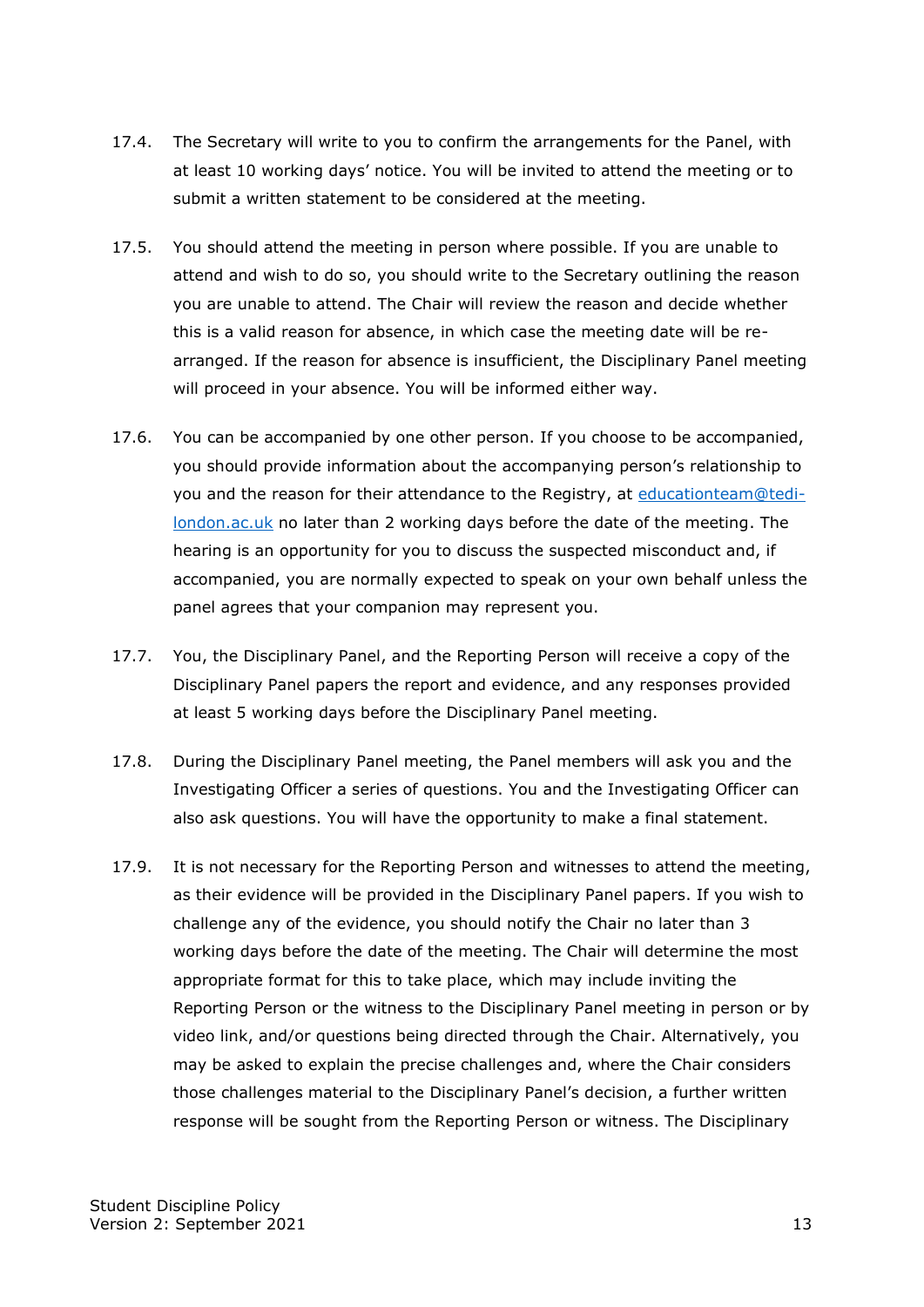Panel may pause the meeting to request further information where the Chair deems it appropriate to do so.

- 17.10. Once the Disciplinary Panel is satisfied that it has received all the information, all persons except for the members and Secretary shall withdraw.
- 17.11. The Disciplinary Panel shall consider all the information that has been provided and reach one of the following decisions:
	- − To dismiss the case
	- − To find that there has been misconduct.
- 17.12. Where the Disciplinary Panel has found that there has been misconduct, the Secretary shall inform the Disciplinary Panel of any previous misconduct issues. You (and any companion) and the Investigating Officer will be invited back into the meeting and have an opportunity to make a further statement in relation to mitigation for the misconduct. The Investigating Officer may provide further information and the Panel may ask questions. You will have the opportunity to make a final statement.
- 17.13. The Disciplinary Panel will then consider whether a sanction should be imposed. Consideration shall be given to the factors outlined in the Student Charter and section 16.1 of this document. The Disciplinary Panel can consider whether a minor sanction, as outlined in section 16.2, should be imposed. Where a minor sanction or measure is not considered to be appropriate, the Disciplinary Panel can choose from the following further sanctions and measures:
	- a. Restrictions or conditions on the right to use TEDI-London facilities or services
	- b. Temporary suspension from TEDI-London
	- c. Withdrawal from TEDI-London
	- d. Any penalty considered by the Discipline Committee to be lighter.
- 17.14. In deciding upon the appropriate sanction(s), the Disciplinary Panel will consider each sanction in turn and shall impose the lowest sanction(s) commensurate with the misconduct. The Disciplinary Panel shall record the reasons for the sanctions imposed.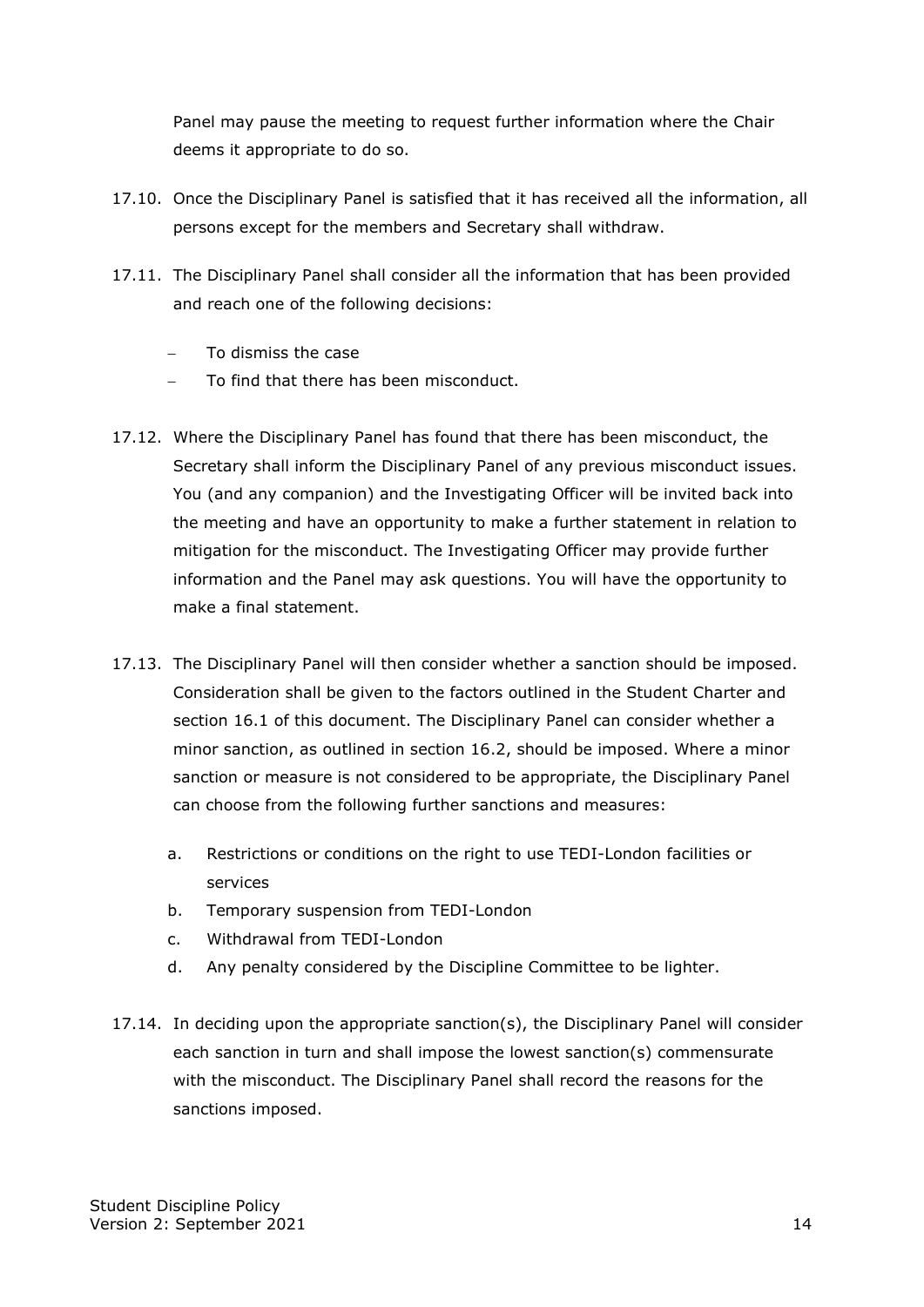17.15. The Secretary of the Disciplinary Panel will send you a written document explaining the Disciplinary Panel's decision within 5 working days of the decision. They will outline the reasons for the decision, any sanction applied and the right of appeal. You will receive the notes of the Disciplinary Panel meeting within 10 working days of the meeting. The outcome will be shared with the Reporting Person and any witnesses.

#### <span id="page-14-0"></span>**18. APPEALS**

- 18.1. You have the right to appeal the decision of the Disciplinary Panel within 10 working days of receiving the written decision. A member of the Registry who has had no previous involvement in the case will act as Secretary to the Appeal Panel.
- 18.2. An appeal can be submitted on the following grounds, that:
	- a. The procedures were not followed properly
	- b. The Disciplinary Panel reached an unreasonable decision
	- c. You have new material evidence that you were unable, for valid reasons, to provide earlier in the process
	- d. There is bias or reasonable perception of bias during the procedure
	- e. The penalty imposed was disproportionate, or not permitted under the procedures.
- 18.3. In order to appeal the Disciplinary Panel's decision, you will need to write to the Disciplinary Panel Secretary outlining the reason for the appeal and including any necessary evidence. Decisions will normally be made on an appeal within 21 working days of its receipt.
- 18.4. If the appeal has been made on the specified grounds and within the timeframe, as determined by the Secretary of the Disciplinary Panel, the Secretary shall assign a Chair and two panel members from the panel pool.
- 18.5. The Secretary of the Appeal Panel shall organise a meeting of the Appeal Panel either physically or virtually and communicate the date, time, and location for the meeting to members of the Panel. You will be informed of the membership of the Disciplinary Panel attending the meeting.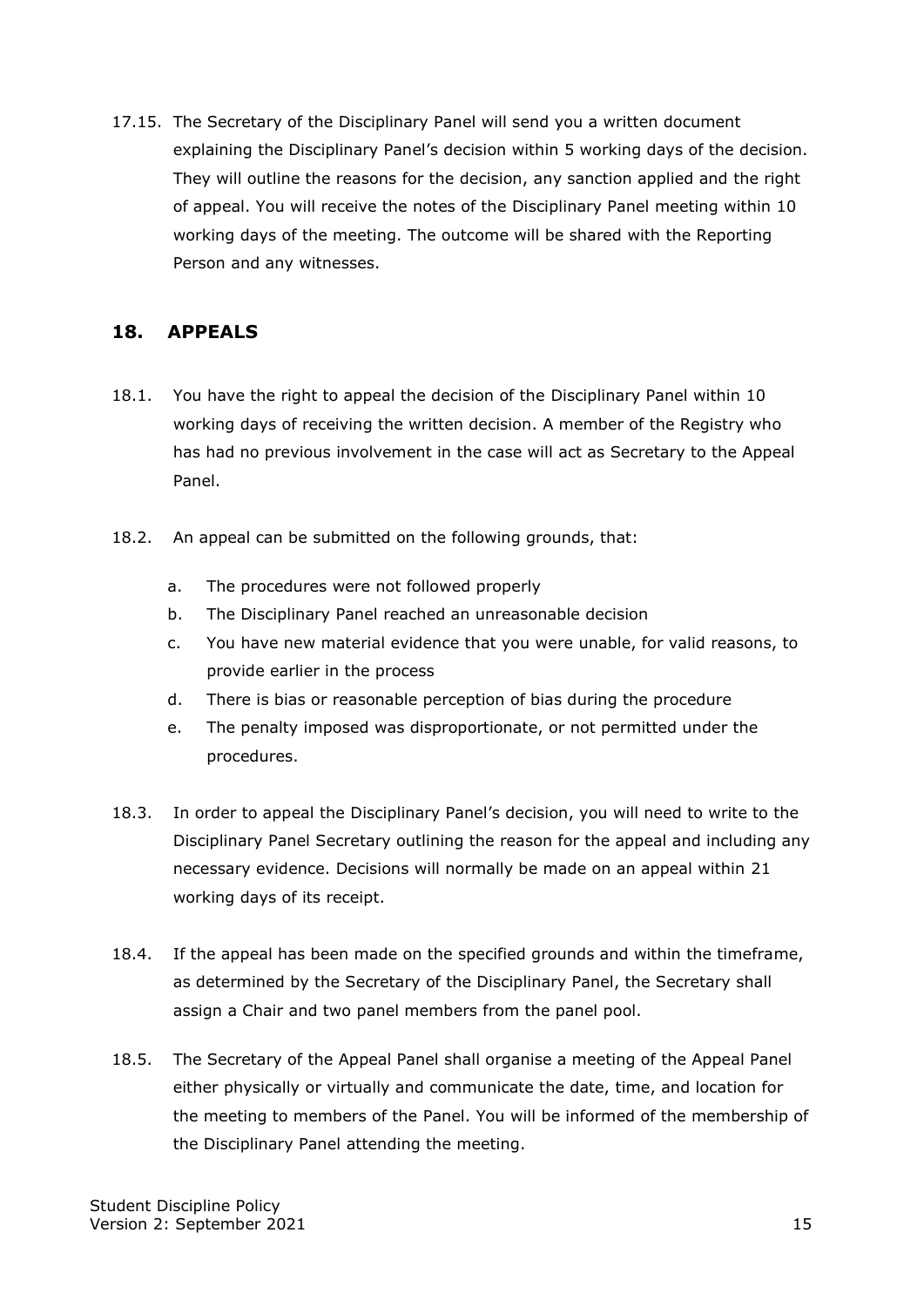- 18.6. The Appeal Panel will receive your appeal and evidence, the Disciplinary Panel outcome, the notes of the Disciplinary Panel and the material considered by the Disciplinary Panel at least 5 working days before the Appeal Panel meeting.
- 18.7. The Appeal Panel will consider an appeal in private based on the written materials but has the discretion to request further information where this happens you will be sent a copy of any further information and be given an opportunity to provide a written response.
- 18.8. The Appeal Panel shall consider all the information that has been provided and decide to either dismiss or uphold the appeal.
- 18.9. Where the Appeal Panel has upheld an appeal on the grounds of new material evidence, it will normally send the matter back for re-consideration by a Disciplinary Panel. Where the Appeal Panel has upheld an appeal on any other ground(s), it can choose to send the matter back for re-consideration by a Discipline Panel, or impose its own decision, including sanctions. Where the Appeal Panel considers that misconduct has taken place, it can impose any sanction outlined in paragraphs 16.2 and 17.13 of this procedure, including more or less significant sanctions or measures than were imposed by the Disciplinary Panel for the same issue.
- 18.10. You will receive the outcome of the Appeal Panel within 5 working days along with reasons for the decision, and any substituted decision. This is the final stage of the internal process, and you will be issued with a Completion of Procedures (CoP) letter.
- 18.11. Where the Disciplinary Panel has imposed a sanction or measure and you have appealed, the sanction will not normally be implemented while the appeal is being considered. Following the Appeal Panel's decision, any sanctions or measures shall be implemented, even if you intend to raise a complaint with an external body.
- 18.12. Where you subsequently fail to comply with any sanctions imposed by the Appeal Panel, further disciplinary action may be taken under this Policy.